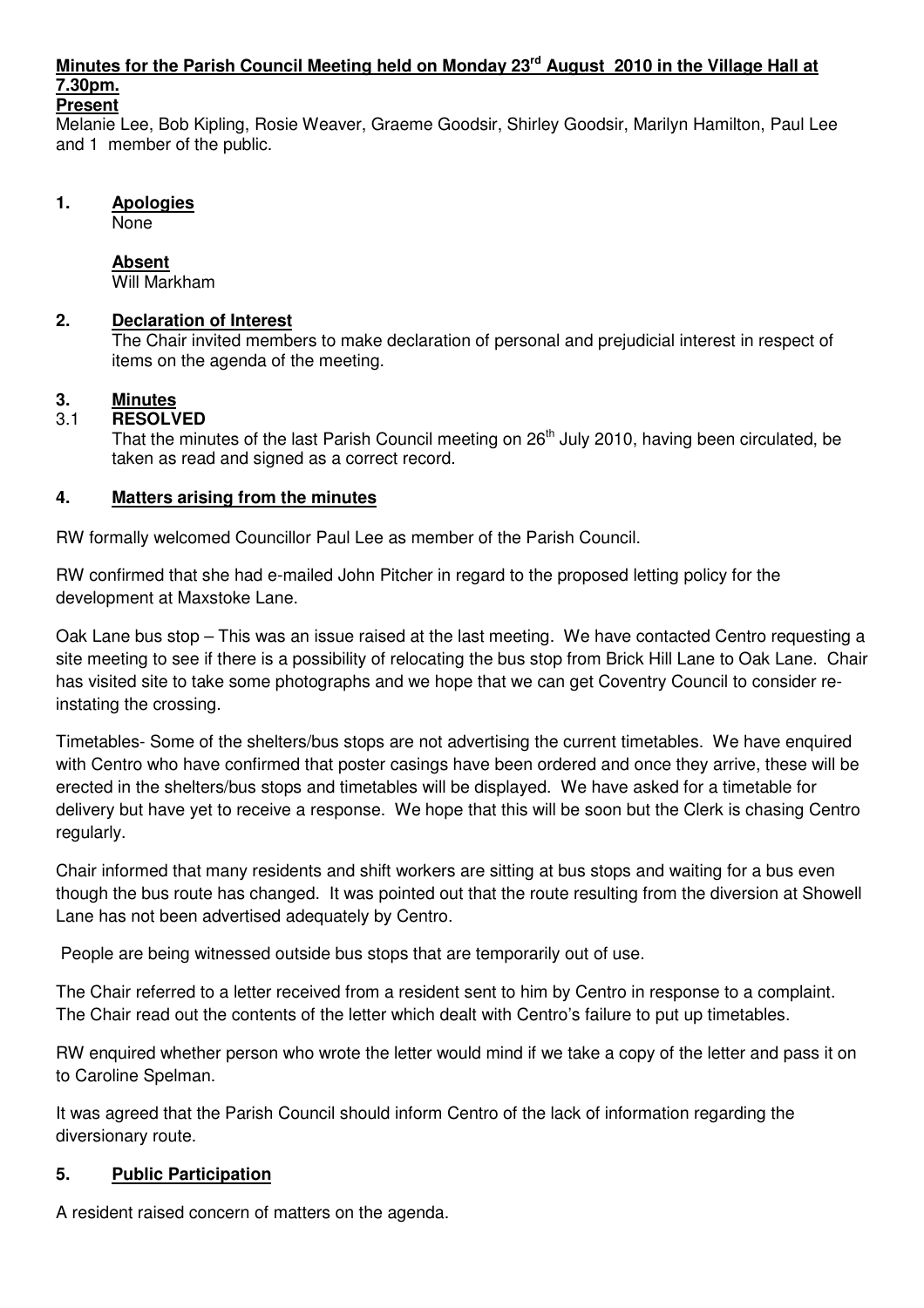Road Hump and zebra crossing proposal – The resident enquired where this would be and where is it at in the planning stage.

The resident was advised that this has passed the planning stage. It was pointed out that some Councillors had not seen the plans before.

 The resident advised that he strongly objects to a new road hump. If it is intended to reduce speed then this should be done by reducing the speed limit and not by the installation of a road hump. The residents attitude is that people breaking the law should be prosecuted, not everyone, which this would do.

Councillors questioned the position of the zebra crossing. There is concern that this will lead to a muddy track over The Green. The crossing would also impact on the limited parking available.

RW advised that the zebra crossing was in the first consultation plans. Afterwards the parish council invited the senior principal officer of traffic to meet with RW and Ian Roxburgh to illustrate the problems. RW demonstrated what would occur if the public used the crossing. SMBC took all this into consideration and then prepared the new plans. We were very clear as to what we wanted.

Bob Kipling proposed that the Parish objects to the road hump and Paul Lee seconded.

Rosie Weaver confirmed that the siting is not ideal but it had been decided upon and this was part of the development package. A dropped kerb was necessary to allow wheelchair users to get across.

## **RESOLVED**

That the Parish Council objects to the road hump and notifies the conservation committee.

The resident raised issue with the roads generally and the bollards on the Main Road.

RW advised details of the Parish Plan and that there is a group looking at these issues to include in Meriden's Visual Design Statement. If we actually come up with ideas, Solihull Council will take these matters on board in their planning guidance; however, we need more volunteers. There are currently only four members.

The resident then asked for an update regarding the Pool. The Clerk advised that she had become aware that the stream was not flowing. She had visited site and spoken to Solihull drainage department who had attended and cleared away roots. A further site visit is due to be arranged with a drainage engineer to discuss outstanding issues. The Clerk has been informed this morning that the weir was taken out as the water is too high. The situation regarding the Pool is being monitored.

The resident then advised that he had taken some photographs that he would like to show. These comprised of several photographs of Meriden Hill and illustrated the poor lighting and overgrown foliage. The photographs were provided to the Parish Council. The resident stated that while he was taking the photographs, he witnessed two cars travelling at an excessive speed and in his opinion about 60mph.

Rosie Weaver advised that the Parish would continue to chase Solihull Council. The Chair also advised that the Clerk was arranging a site visit with Darren Parkin to look at the foliage. The resident was invited to attend this site visit.

## **RESOLVED**

That the Clerk would arrange a site visit and the resident would also attend.

Rosie Weaver thanked the resident for taking the time to obtain the photographs.

## **6. Correspondence and Communication**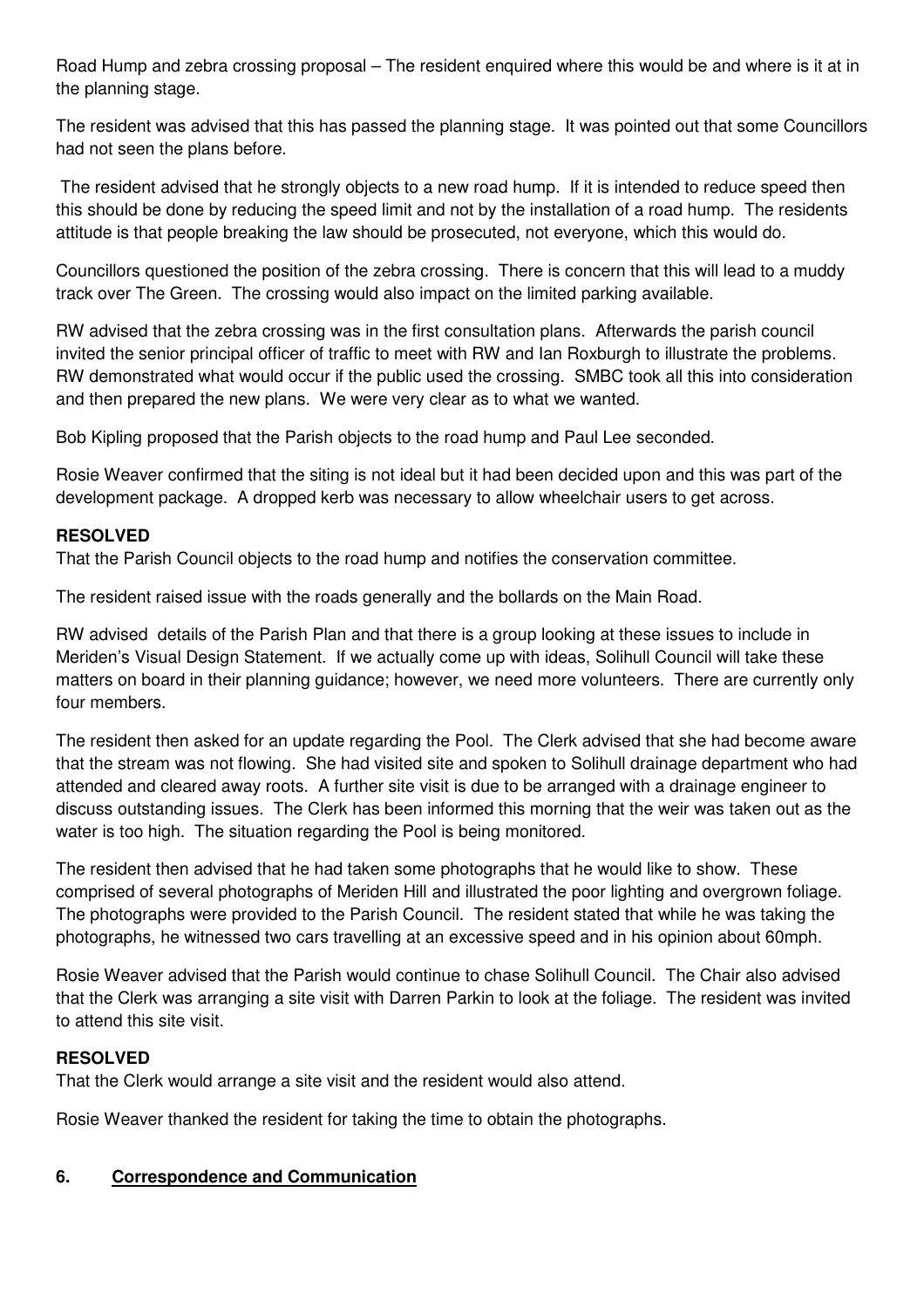6.1 Solihull in Bloom – Response from Centre Charity Shop indicating a willingness to sponsor a hanging basket. We have already received responses from two other businesses willing to sponsor hanging baskets and another offering to care for a basket so the response has been positive.

6.2 Meriden Tree of Thought – e-mail received from Alan Lole (Founder) advising works undertaken and for the Parish Council to consider request for a donation. The Chair read out the e-mail. A donation was approved.

## **RESOLVED**

That a donation is made to Meriden Tree of Thought.

6.3 Heart of England Way Association – membership renewal – approval to renew membership. The membership relates to promoting the Heart of England Way and the Arden Way and costs £7.00 for annual membership. The renewal was approved.

## **RESOLVED**

The membership is renewed.

6.4 Bus withdrawal – Letter received from National Express apologising for inconvenience caused by route changes. Advising that due to not enough customers using parts of the route it was not commercially viable to continue operating the service. We have given further details to Centro of the inconvenience and distress caused to residents together with examples but we have received no further reply other than the apologies.

#### **7. Receive Reports**

7.1 Committee Member for Village Hall Management Committee - no report

7.2 School Governors for Parish Council - no report It was agreed that the Parish Council should send the new Head a welcoming letter.

- 7.3 Committee Member for War Memorial no report
- 7.4 Pool as discussed earlier in public participation
- 7.5 Allotment Representative no report

7.6 Footpaths/Forum – Graham Goodsir advised that new metal gates had been put up around the area. Solihull Council has undertaken a lot of work. It was agreed that a thank you letter should be sent to Solihull Council to the footpath officer David Kearney.

7.7 Meriden Sands Working Group – a meeting is due to take place on Wednesday 25 August at 6.30pm. Councillor Bell is due to attend.

7.8 Conservation Committee – two meetings have been held but nothing to report relating to Meriden

- 7.9 Local Strategic Partnership no report
- 7.10 Police Rural Assembly no report
- 7.11 Solihull Area Committee no meeting although a number of documents have been circulated
- 7.12 Tree Wardens no report
- 7.13 Parish Plan next meeting due on  $23<sup>rd</sup>$  September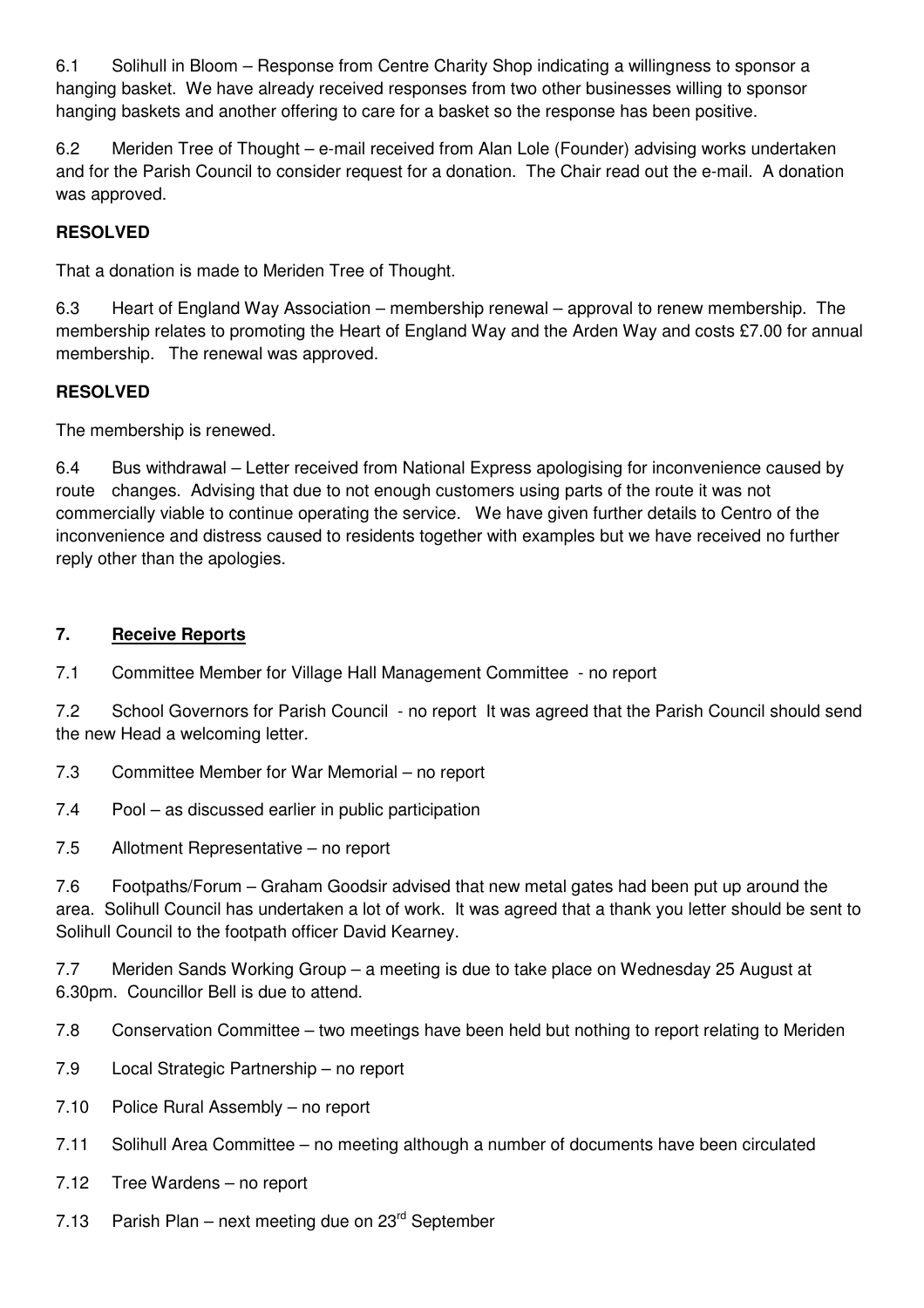- 7.14 Community Surgery The Clerk advised that the present neighbourhood co-ordinator has now left. We do not know who is the replacement. There is also due to be a new community Officer.
- 7.15 Joint Councillor Surgery no attendance by public –Bob Kipling asked about raising more awareness of meetings.
- 7.16 Community Speed Watch Paul Lee confirmed that he plans to carry out further speed watch sessions. We are struggling for volunteers and it is being undertaken by the Councillors at present. However the sessions have had a positive effect.
- 7.17 Fusion Football Sessions Wednesday evenings see 7.18
- 7.18 Paul Jayes Football Academy Meriden Rovers Saturday Mornings Rosie Weaver confirmed that these sessions were progressing well. An academy was on all this week from 9am to 12 noon. The children appear really keen and the coach thinks that there may be a possibility of matches in the future. Rosie also confirmed that she has managed to raise income for the Parish through the use of the football pitch. This is £100.

## **8. Village Matters**

8.1 **Showell Lane Bridge Closure –** This became effective from 16<sup>th</sup> August. The bus route has also changed as a result. The work is scheduled to last until April next year. We are informed that the work is necessary and cannot be put off any longer. The diversion has been marked with residents concerns taken into account and to avoid increasing the volume of traffic to Eaves Green lane.

Bob Kipling questioned whether there had been any response to the diversion. It was mentioned that one of the signs may be routing people incorrectly from Eaves Green Lane. Solihull Council to be notified if this still exists.

8.2 **Pool – Update –** The Chair confirmed that this item had been discussed at point 5 above.

 8.3 **Parking on The Green** – Wooden posts – The neighbourhood co-ordinator has confirmed that two wooden posts have been ordered and will be erected once these are delivered. The Clerk has checked with Solihull Planning department regarding any planning permission required and has been informed that this is a highways matter and they would not become involved. The Clerk has also checked with the neighbourhood co-ordinator who has confirmed that since posts have already been erected, there would be no issue in erecting further posts. The location of the two new posts will be outside the Spar. We have asked for two additional posts but have been advised that since they are costly we should monitor the situation after the two posts are erected.

8.4 **Tennis Courts – Maxstoke Lane** – Update – The fencing around the tennis courts and the courts has been removed. Priority Builders have been invoiced for the works and we await payment in due course.

8.5 **Road Hump and new zebra crossing in Meriden** – The Chair confirmed that this item has been discussed at point 5 previously.

8.6 **Eaves Green Lane** –Update and details of appeal process – Clerk has spoken to the Planning Officer concerned. The timetable has now commenced but formal notification has not been received. The matter is due to go to public inquiry and a hearing is expected to take place sometime in January. The Parish and all other objectors will have an opportunity to make further representations. We are waiting for the formal statements of case from Solihull Planning department so that we may consider any response to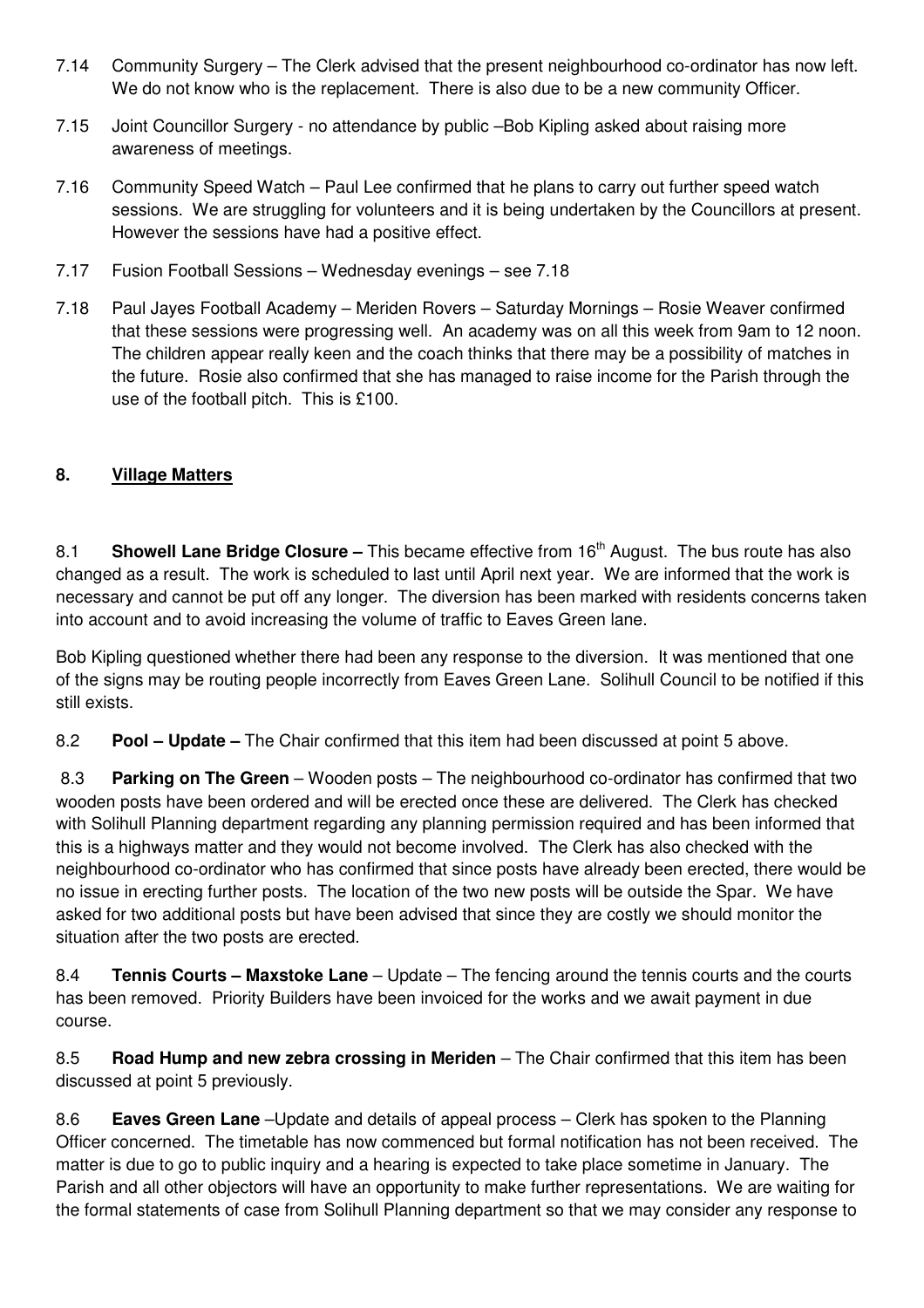be submitted. The Chair advised that she felt that RAID seemed to have more information than the Parish Council particularly the date for the Inquiry. The Chair confirmed that the Clerk had spoken to the Planning department that day who had confirmed that a date had not been set.

**Consider whether the Parish would like to take legal advice** – Clerk has spoken to Wright Hassall Solicitors who have advised that in their opinion representations should be made even if this is simply to repeat the previous objections. They cannot say the nature of those objections until they have seen statements of case.

Chair confirmed that she has also spoken to Philip Lloyd-Williams at SMBC who has also provided his opinion. He advised that we should make some representations but why waste residents' funds in getting legal representation to reiterate what is already in your objection. He feels that since Solihull Council will be there with their legal team and RAID will be there with their legal team, we could attend as Councillors and represent the views of the Parish. He thinks it would be very refreshing. We could put a statement in writing and then request that we stand up and read this out. Rosie Weaver confirmed that she would be happy to read a statement and Bob Kipling confirmed that he would be happy to do this as well. The Chair confirmed that the matter would be reviewed once the statements arrived.

8.7 **Transport** — The Chair confirmed that a resident had referred to the Local Government Act 1997 – sections 26 – 29. The Parish Council can provide grants but any such grant has not been budgeted within expenditure for the year. It was felt that Centro should address the transport issue. The Chair advised that hopefully more pressure will be put on Centro by Councillor Bell and Caroline Spelman. Rosie Weaver confirmed that the transport issue had been discussed by the Partnership Group and we can put this on the agenda again. It will also strengthen our case if we keep sending Centro examples of the lack of service. It was noted that we could contact the Chairs of other local parishes to discuss plans.

## **RESOLVED**

Rosie Weaver will e-mail details to The Chair regarding the Partnership Group.

8.8 **Meriden Walks Leaflet** – Comments required before it goes to print. The leaflet was considered to be good but we need specific mention of dog/pet litter and that this should be included. The children at school have spent a lot of time doing a big project for the removal of pet litter and we should support them.

8.9 **Remembrance Sunday** – Parish Council budgeted for purchasing road closure equipment – to approve purchase. The Chair confirmed that she had contacted two contractors names of which had been given by Solihull Council regarding the purchase of equipment. The quotes are £580 and £720. Paul Lee also confirmed that we needed locks and chains as the equipment may be left overnight and needed to be secured. Bob Kipling suggested suited locks so that one key would fit all locks.

## **RESOLVED**

That the road closure equipment is purchased together with locks and chains.

8.10 **Public Conveniences** – Specifications for works – to approve obtaining three quotes. Ralph Ledbrook will be prepared to provide a quote for the specification of works. The Chair confirmed that we would need a further quote from Graham Sanderson who had provided a quote for the build, but not the specification.

Concern was raised that the Police may not support the project. The cost of demolition was considered to be of equal value. It was agreed that we needed to establish the Police's true commitment to this project. The Chair will contact Commander Foulkes to discuss this.

It was suggested by PL to offer the Police free rental. PL has volunteered to lead this project. Once the works are eventually undertaken – PL considers that it would be a good idea to get an advertising board –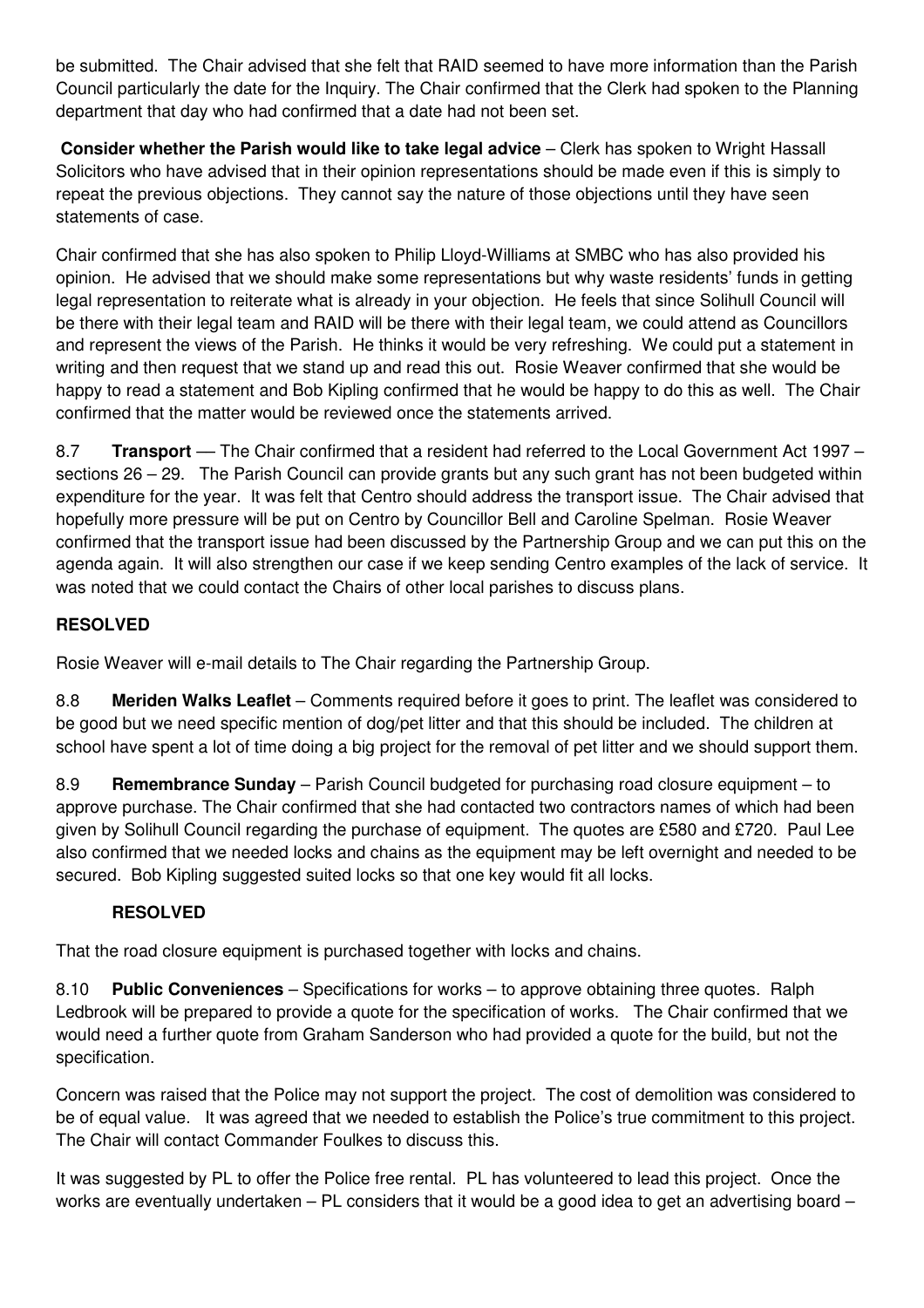The Clerk is waiting to hear from Solihull Planning department as to whether we would need planning permission to erect an advertising board. If we managed to obtain one, this could provide a source of income for the Parish Council and a valuable place to advertise local community news and features– there is one already outside the Pharmacy.

The Chair then raised the issue relating to the visit by one of the Contractors on site. The Clerk provided an update of the visit. Whilst the contractors were on site it was noted that the gents toilet door had been forced open and the lock is broken. Also a member of public tried to use the toilets. A notice has now been displayed on each door to advise that the toilets are not for public use. However, the Parish Council must consider whether to simply replace the lock in the gents toilet or to board up completely to avoid any access. The PC's have attracted vandals and anti -social behaviour in the past. The cost of replacing the lock is between £40- £60 and a quote for boarding up the property has been given at £198.00 plus VAT. The Clerk read out the quote from Sandford Building Services. The risk with simply replacing the lock could mean that the door could be forced again resulting in replacing the lock. To board up, would result in preventing any access. The time for works to be carried out could be several months so some action is necessary.

Bob Kipling proposed that the PC's are boarded up

Paul Lee seconded.

## **RESEOLVED**

That the PC's are boarded up as soon as possible

8.11 **Red Kiosk – Millisons Wood –** We have already signed a previous contract but due to notification to proceed with Option 1 whereby BT will continue to be responsible for the electrical supply and disconnect this in the short term, a revised contract requires to be signed.

Bob Kipling proposed to sign the revised contract.

## **RESOLVED**

The revised contract is signed.

 **8.12** Training – WALC are organising a further Planning Seminar. This is a repeat of a briefing session held earlier in the year dealing with how to respond to planning applications. It is to be held on Saturday 2 October at Dunchurch Sportsfield and Village Hall, Rugby. The cost per delegate is £30.00. The Chair and Paul Lee would like to attend and have been booked to attend. Any other Councillors interested in attending? No further interest.

## **RESOLVED**

The cost of the course is approved

8.13 Referendum - This is to decide whether to submit a formal objection to the capping of Parish Council precepts. The intention is that severe increases should be subject to approval by planning and a formal voting procedure. Meriden could be affected as it has reduced its precept considerably and a new precept may be seen as a significant increase. We can respond along the lines of the response put forward by NALC and suggest that any capping should affect council's with precepts over £1 million

## **RESOLVED**

That the response by WALC is satisfactory and no further response is necessary.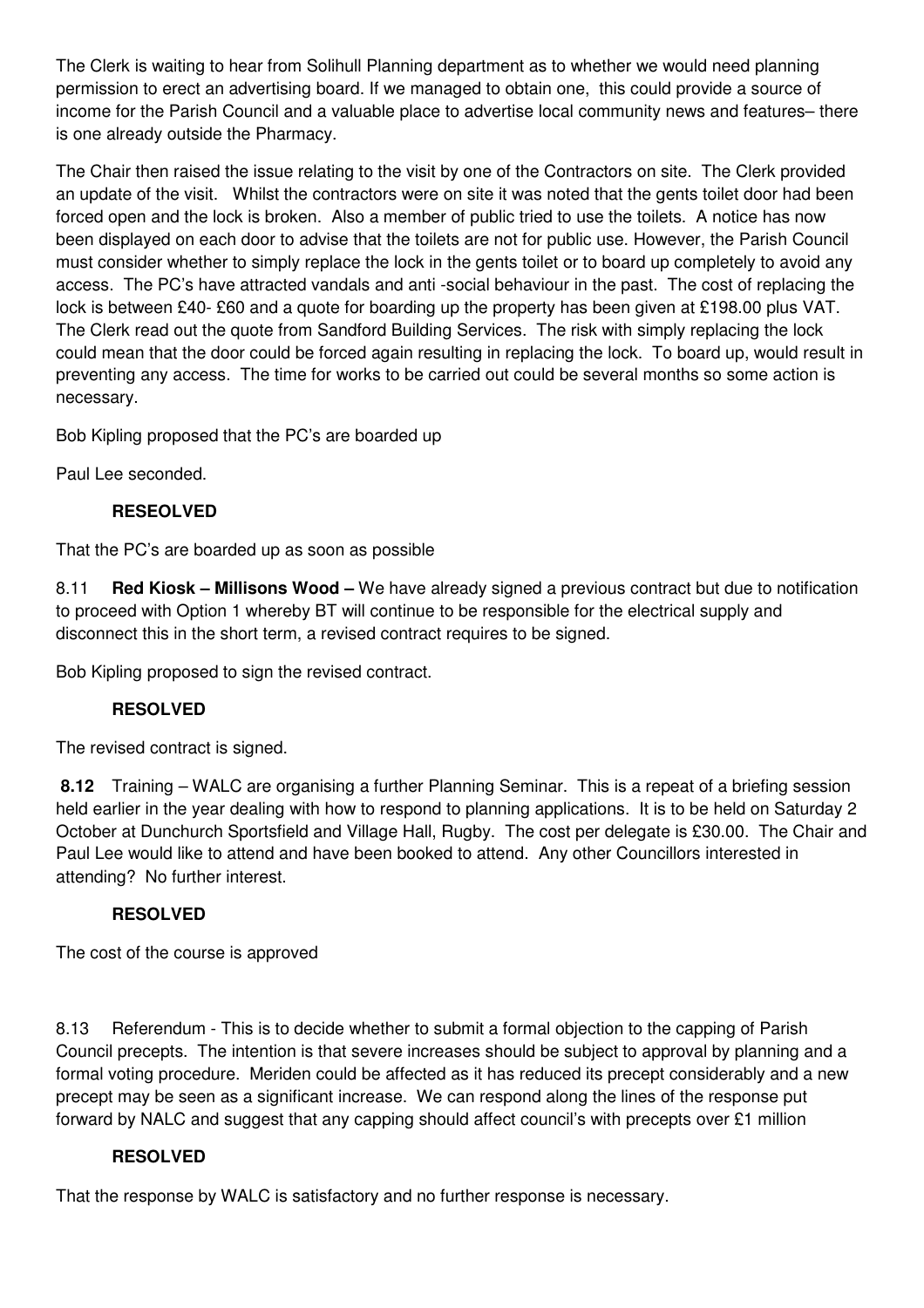8.14 Police Authority Meeting  $4^{th}$  October – "at the Holiday Inn, Homer Road Solihull, the West Midlands Police Authority will be holding a consultation event for Solihull Neighbourhood Watch representatives. The meeting starts at 7pm however refreshments are available from 6.30pm. We would very much like all Neighbourhood Watch co-ordinators to attend this event, providing you with an opportunity to discuss and influence policing priorities in the local area and across the West Midlands. Police Officers will also be available to deal with issues and enquiries. We look forward to meeting you at this event. Could you confirm your attendance by emailing s.turralldarby@west-midlands.police.uk or phone 0121 626 5143 as we are limited by our numbers."

Shirley Goodsir to provide details of any neighbourhood watch representatives that may be interested in attending the event.

**8.15** The Chair raised the issue of an e-mail received from a resident regarding the Parish Council's conduct in relation to a planning application. Our objection to the application was based on a change of street scene. The Chair read out the e-mail. Rosie Weaver stated that we need to raise the matter with Solihull Planning department as to whether it is their policy to prefer pitched roofs. Marilyn Hamilton advised that the appearance was all the same and a change would alter the appearance. It was agreed that Solihull should inform us of their policies so that matters could be addressed correctly. The matter should be referred to Solihull.

#### **9. Planning Matters**

9.1 **2010/684 – Eaves Green Lane – Update.** Notification has been received that an appeal has been lodged by the Applicant.

9.2 **2010/1211** – **Lanscombe, Truggist Lane, Berkswell –** Certificate of lawful development for the proposed construction of a garage. We have received confirmation from Solihull that we were notified as the property was near to Meriden. Berkswell have also been notified so we do not need to comment should we not wish to do so.

Comment: no comment

9.3 **2010/1122 – The Bakersfield, Hollyberry End, Meriden – Proposed** steel framed agricultural storage building**.** 

Comment: no objection

9.4 **2010/1274 – 35 James Dawson Drive, Millisons Wood –** Rear conservatory and garage conversion to create extended lounge.

Comment: neighbour notification

9.5 **2010/1207 - 27 Birmingham Road, Millisons Wood, CV5 9AY –** Two storey rear extension to form/extend kitchen family room with 1 No. bedroom above.

Comment: neighbour notification